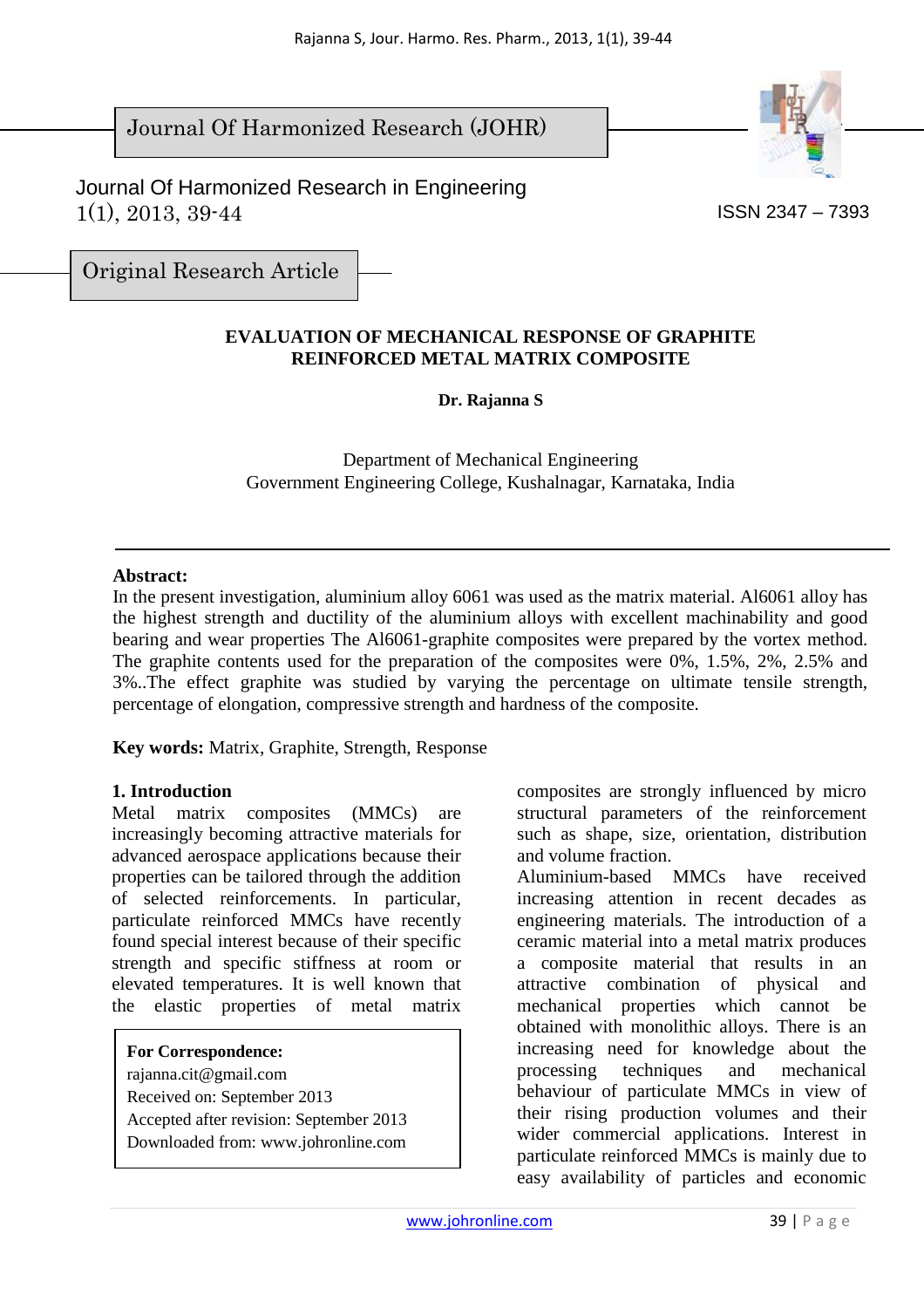processing technique adopted for producing the particulate-reinforced MMCs. Aluminium alloy-based particulate-reinforced composites have a large potential for a number of engineering applications. Interest in reinforcing Al alloy matrices with ceramic particles is mainly due to the low density, low coefficient of thermal expansion and high strength of the reinforcements and also due to their wide availability. Among the various useful aluminium alloys, aluminium alloy 6061 is typically characterized by properties such as fluidity, castability, corrosion resistance and high strength-weight ratio. This alloy has been commonly used as a base metal for MMCs reinforced with a variety of fibres, particles and whiskers.

In the present investigation, aluminium alloy 6061 was used as the matrix material. Al6061 alloy has the highest strength and ductility of the aluminium alloys with excellent machinability and good bearing and wear properties. Most of the particulate reinforced Metal matrix composites (MMCs) are increasingly becoming attractive materials for advanced aerospace applications because their properties can be tailored through the addition of selected reinforcements. In particular, particulate reinforced MMCs have recently found special interest because of their specific strength and specific stiffness at room or elevated temperatures. It is well known that the elastic properties of metal matrix composites are strongly influenced by micro structural parameters of the reinforcement such as shape, size, orientation, distribution and volume fraction.

In recent years, considerable work has been done on graphite reinforced metal matrix composites which exhibit low friction, low wear rate and excellent antiseizing properties. The graphite in these composites presumably imparts improved tribological properties to the composites through the formation of a graphite-rich film on the tribo-surface which provides solid lubrication. Journal bearings made of graphite particle dispersed composites perform much better than conventional bearing alloys. Graphite particles of size ranging from 50 to 200 µm yield the

best results. Manufacturing automotive pistons out of graphite reinforced composites instead of other conventional materials resulted in a saving of 5-7% on fuel and lubricating oil. The presence of graphite in the matrix improves its oil spreadability over the contact surface, thus reducing the tendency to score or seize. Graphite, which consists of carbon atoms arranged in a layer-like structure, displays a very low coefficient of friction while sliding on another clean surface, thus suggesting that it can be used as solid lubricants. Because of this solid lubricative property, graphite in the form of particles has a wide range of applications in composite materials which are used to make components requiring great wear resistance such as engine bearings, pistons, piston rings and cylinder liners. Although fibre reinforcements lead to mark high-volume applications are being increasingly sought. The most widely used reinforcements have been SiC, alumina, graphite, B4C and TiC. These have been metal matrix composites are produced by liquid metallurgy, sometimes known as the 'vortex method', although many different processes for fabricating these cast composites are also available which have been reported by various researchers. In the present work, the 'vortex method' of producing AMC's , in which graphite particulates have been used as the candidate reinforcements of particulate sizes ranging from 5 um and added to the vortex formed in the Al6061 melt above its liquidus temperature. Since the hardness, ultimate tensile strength (UTS), compressive strength, ductility, wear rate, and also thermal fatigue strength of the composite material are all vital properties of a structural material, the present investigation aims at studying these properties in the Al6061 alloy-particulate composites.

# **2. Experimental detail**

The properties of materials adopted and methods followed for the fabrication and testing of MMCs in the present studies are presented in the following sections.

## **2.1 Matrix and Reinforcement Materials Details**

The matrix for the present studies selected was Al6061 alloy and were procured from Ananth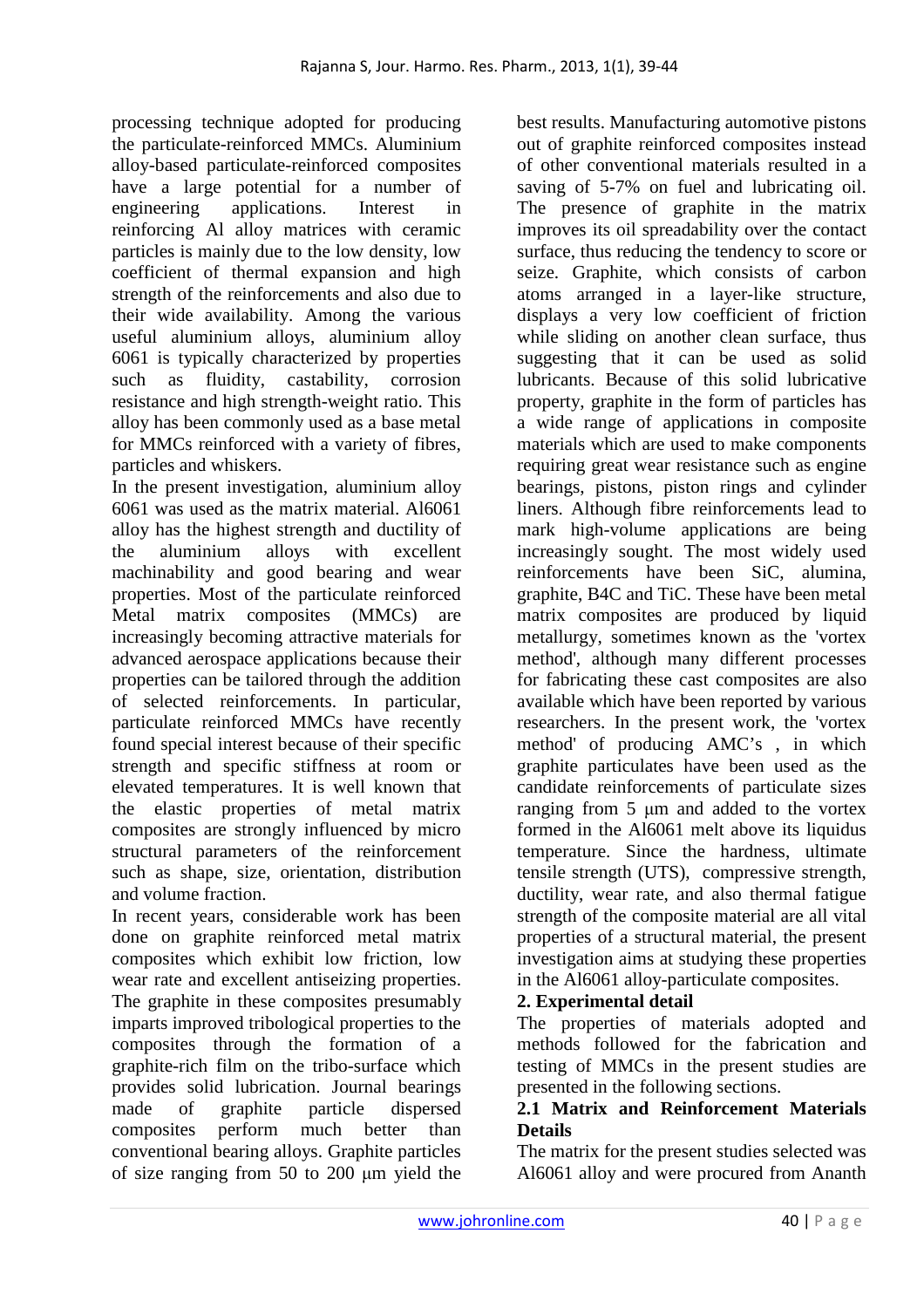rao enterprise, Bangalore, in the form of ingots. The chemical composition of Al6061 alloy is given in Table 2.1. The reinforcing material selected were graphite (Gr) of  $5 \mu m$  particle size and the properties of the matrix and reinforcement material used are presented in the Table 2.2.

| There are chemical composition of thoset by weight percentage.<br><b>Chemical Composition</b> | Si   | Fe   | Cu   | Mn   | Mg   | <b>Cr</b> | Zn   | Ti  | Al  |
|-----------------------------------------------------------------------------------------------|------|------|------|------|------|-----------|------|-----|-----|
| Al6061                                                                                        | 0.60 | 0.25 | 0.22 | 0.03 | 0.82 | 0.24      | 0.10 | 0.1 | Bal |

### **Table 2.1 Chemical Composition of Al6061 by Weight percentage.**

| Table 2.2 Properties of matrix and reinforcement materials. |
|-------------------------------------------------------------|
|-------------------------------------------------------------|

| <b>Material</b> | <b>Elastic Modulus</b><br>(Gpa) | Density $(g/cc)$ | <b>Hardness</b><br>(HB500) | <b>Tensile Strength</b><br>(Mpa) |
|-----------------|---------------------------------|------------------|----------------------------|----------------------------------|
| A16061          | 70-80                           | 2.7              | 30                         | 115                              |
| Graphite(Gr)    | $8 - 15$                        | 2.09             | $1.7\text{kg/mm}^2$        | 20-200                           |

## **3.2 Preparation of Composites**

The Al6061-graphite composites were prepared by the vortex method. The graphite contents used for the preparation of the composites were 0%, 1.5%, 2%,2.5% and 3%. This is because graphite compositions of 7% and above would lead to rejection from the melt. Addition of graphite into the molten aluminium alloy melt above its liquidus temperature of 500 °C was carried out by creating a vortex in the melt using a mechanical stainless steel stirrer coated with aluminite (to prevent migration of ferrous ions from the stirrer material into the aluminium alloy

# **3.3 Testing of Specimens**

Carefully machined specimens are conducted Tensile tests at room temperature using a universal testing machine (UTM) in accordance with ASTM Standard E 8-82. The tensile specimens of diameter 16 mm and gauge length 100 mm were machined from the cast composites with the gauge length of the specimens parallel to the longitudinal axis of the castings. For each composite, four tensile test specimens were tested and the average values of the UTS, and ductility were measured. The hardness tests were conducted in accordance with ASTM Standard E 10 using a Brinell hardness tester with a ball indenter of 5 mm diameter and a load of 250 kg. The load was applied for 30 sec. three hardness readings were taken for each specimen at different locations to circumvent the possible effects of particle segregation. Compression tests were conducted on a UTM in accordance with ASTM Standard E 9 at room temperature. In this test the compression loads were gradually increased and the corresponding strain was measured until the specimen failed. Each result is an average of four readings.

# **3. Results and discussion**

### **3.1 Ultimate Tensile Strength**

Figure 3.1 is a graph showing the effect of reinforcement content on the Ultimate Tensile Strength (UTS) of cast Al6061-graphite particulate composites. Each value represented is an average of three measurements. The results are repeatable in the sense that each individual result did not vary more than 5% from the mean value.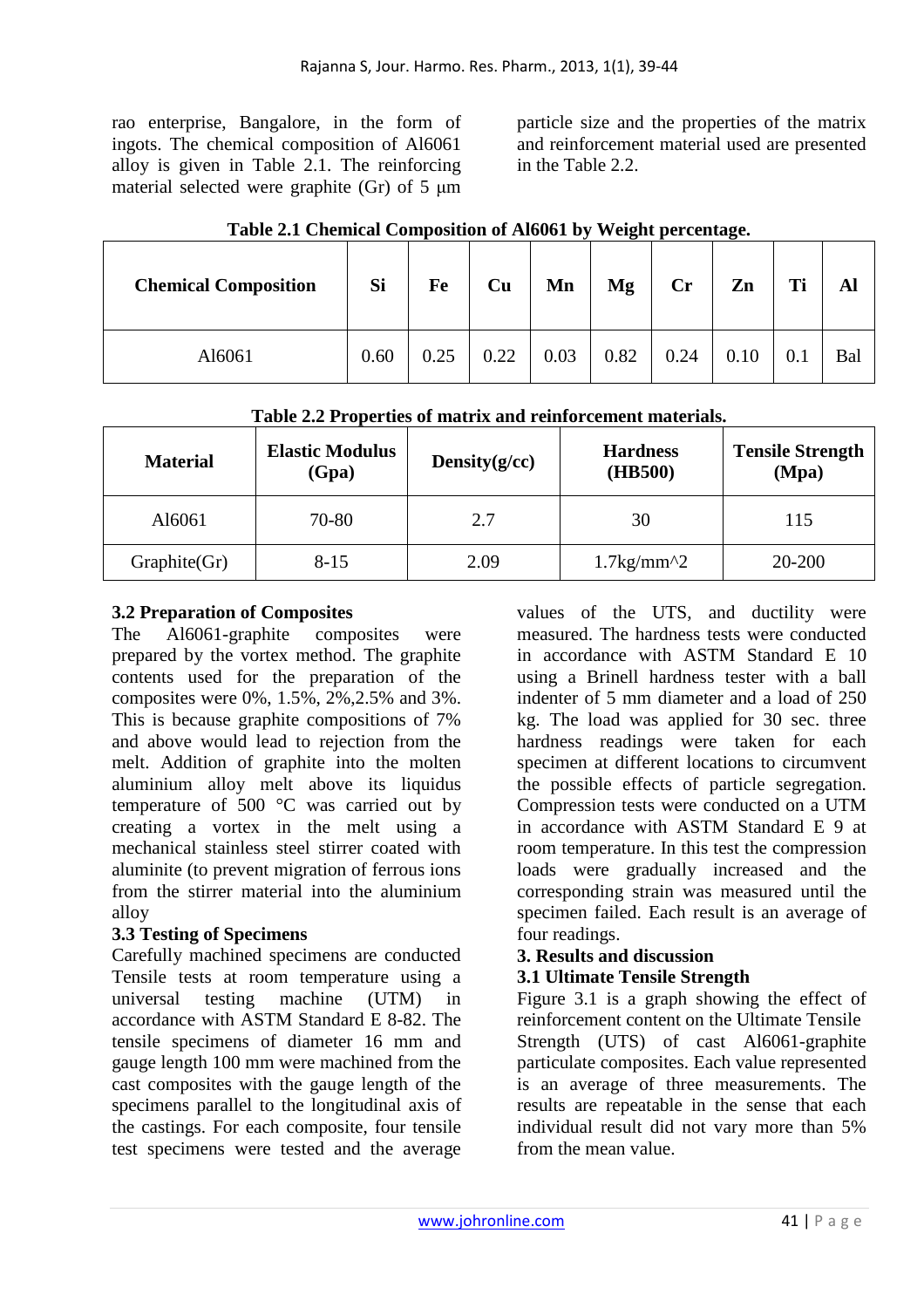

Figure: 3.1 Effect of graphite on Ultimate Tensile Strength.

It can be seen that as the graphite content increases, the UTS of the composite material increases monotonically by significant amounts. In fact, as the graphite content is increased from 0% to 3%, the UTS increases by about 56%. These results are in accordance with those

### **3.2 Ductility**

Figure 3.2 is a graph showing the reinforcement content on the ductility of cast Al6061- graphite particulate composites (measured in terms of percentage elongation).

As the graphite content increases, the ductility of the composite material increases monotonically by significant amounts, i.e., when the graphite content is increased from 0% to 3% the ductility was found to increases by about 65%. The effect of graphite is expected to be mechanical in nature since the particles are unreactive with the matrix phase. This considerable increase in ductility is due to the graphite additions, being an effective solid lubricant, eases the movement of grains along the slip planes.



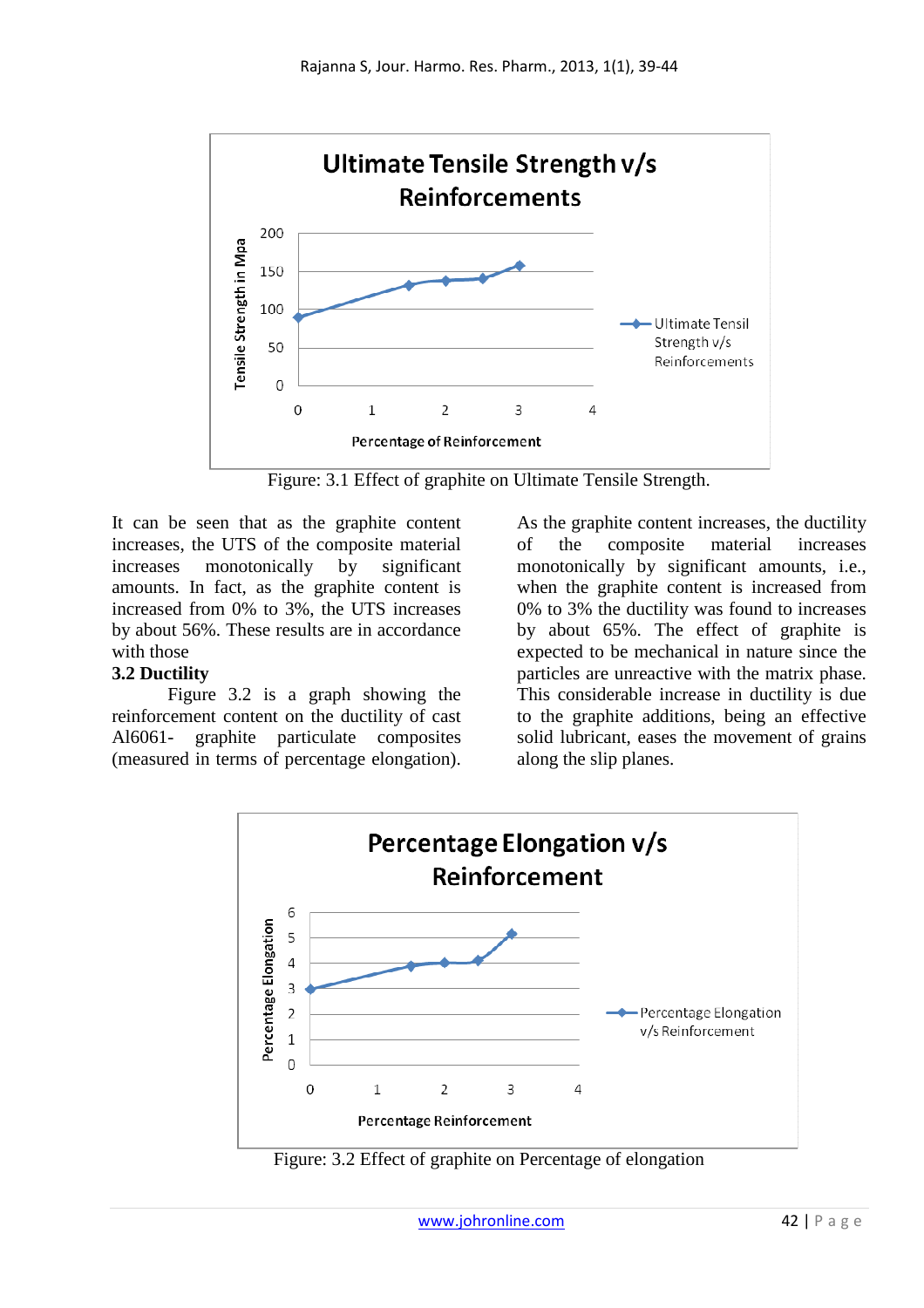### **3.3 Compressive Strength**

Figure 3.3 is a graph showing the effect of graphite content on the compressive strength of cast Al6061-graphite particulate composites. It can be seen that as the graphite content increases, the compressive strength of the composite material increases

monotonically by significant amounts. In fact, as the graphite content is increased from 0% to 3%, the compressive strength increases by about 56% and this increase in compressive strength may be due to the graphite particles acting as barriers to dislocations in the microstructure.



Figure: 3.3 Effect of graphite content on compression strength.

#### **3.4 Hardness**

Hardness, is the measure of a material's resistance to surface indentation, also it is a function of the stress required to produce some specific types of surface deformation. Figure 3.4 is a graph showing the effect of graphite reinforcements on the hardness of cast Al6061- graphite particulate composites. Each value represented is an average of three measurements. The results are repeatable in the sense that each individual result did not vary more than 5% from the mean value.



Figure: 3.4 Effect of graphite content on Hardness